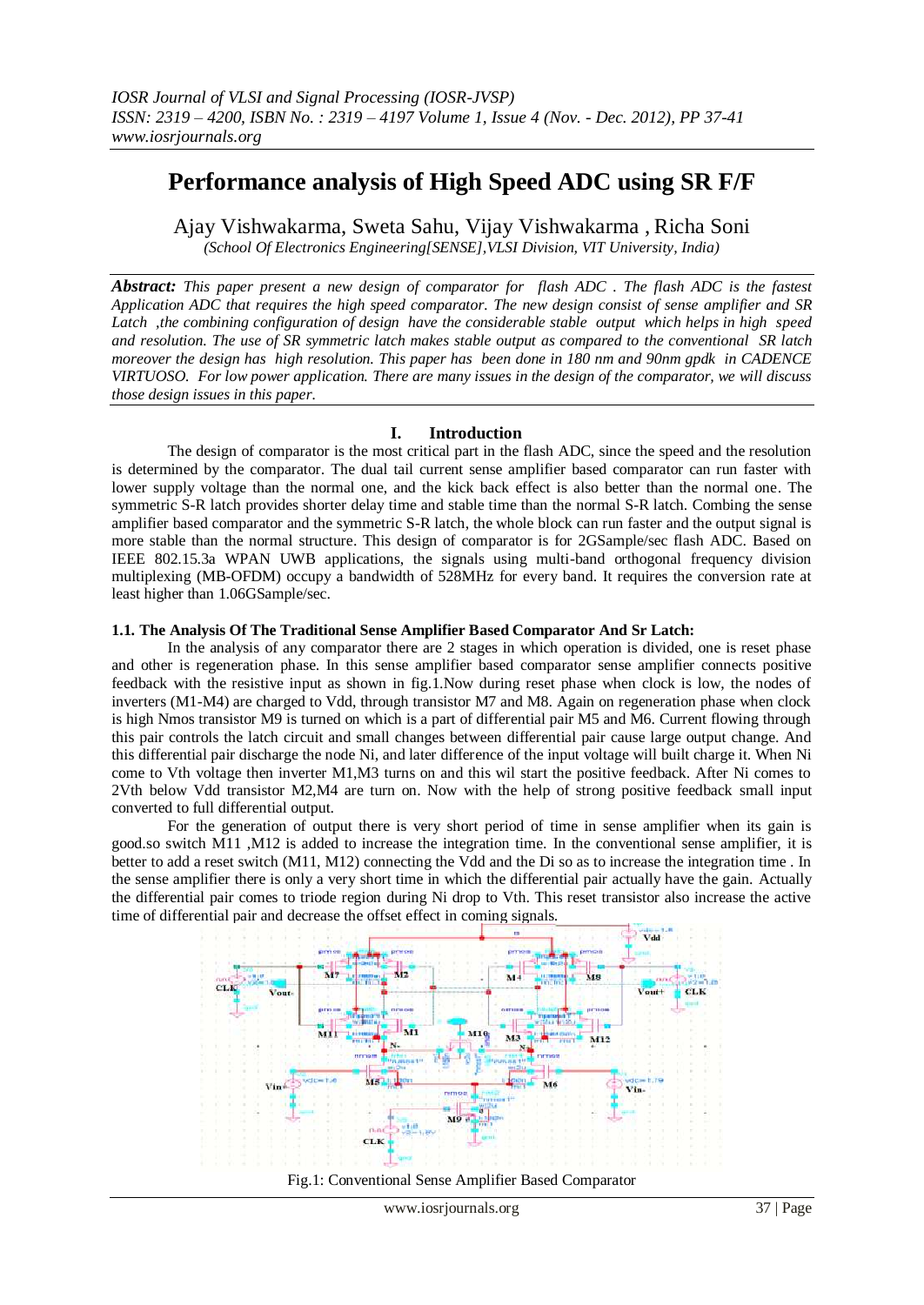

Fig.2: Conventional S-R Latch

M10 is added to prevent output signal to becomes floating. From the above analysis it is found out that there is a trade of between integration time and regeneration time.

To get stable output S-R latch is inserted after the comparator.S-R latch is made up of two NOR gates in which while R is high then its output Q become low and /Q becomes high and vise-versa. And when S is high Q will be high and /Q is low. Hence one of the output is always delayed with the other and both output Q and /Q depends on each other,shown in fig.3.



Fig.3: Delay between Q and /Q of SR Latch

#### **1.2. Double Tail Current Sense Amplifier Based Comparator With Symmetric Sr Latch:**

1.2.1. Double Tail Current Sense Amplifier Based Comparator[1]:-

The circuit of double tail current sense amplifier is based on division of tail current. All the limitation amplifier of sense is trade off in tail current .The tail current of transistor M9 in fig 1 is divided in to M9 and M10 for performance enhancement.

#### **Operation :**

### **During the reset phase (CLK =**  $0V$ **)**

Transistor M7 and M8 pre-charge the Di nodes to Vdd, which in turn causes M11 and M12 to discharge the output nodes to ground, and because of the discharge function of M11 and M12, there is no need to add an additional reset switch between the output nodes.

#### **After the reset phase:**

The tail current transistor M9 and M10 turn on when  $CLK = V$  dd. At the common mode voltage at the nodes Di is dropped at the rate of the I M9/C Di, and the difference input voltage caused difference nodes voltage is build up at the nodes Di by integration onto the capacitance at the Di nodes. The intermediate stage formed by M11 and M12 passes VDi to the cross-coupled inverters. The cross coupled inverters starts to regenerate the voltage difference as soon as the common-mode voltage at the Di is not strong enough to clamp the outputs to ground. Compared with the traditional sense amplifier, the intermediate stage add one more stage isolation, so as provides additional shielding between input and output. Because the effective amplification factor equals the integrator gain, GM5,M6/CDi, times the integration time, proportional to CDi/Itail. It is better to use the small transistor as the tail current and the large input differential pair.

The delay of the improved sense amplifier based comparator is consists of two parts. First is the integration time or sampling interval of the input differential pair. The second part of the delay is from the latch regeneration time. The first part of the delay have the relation to the actually gain of the input differential pair and to the offset of the whole comparator, the second one has the relation to the speed of the latch, and both of them is controlled by the tail current. Because the integration time and the latch regeneration time is controlled by the different tail current, the totally delay can be optimized so as to have the maxim performance. Maxim the first delay, the integration time, and minim the second delay. The most important contribution to the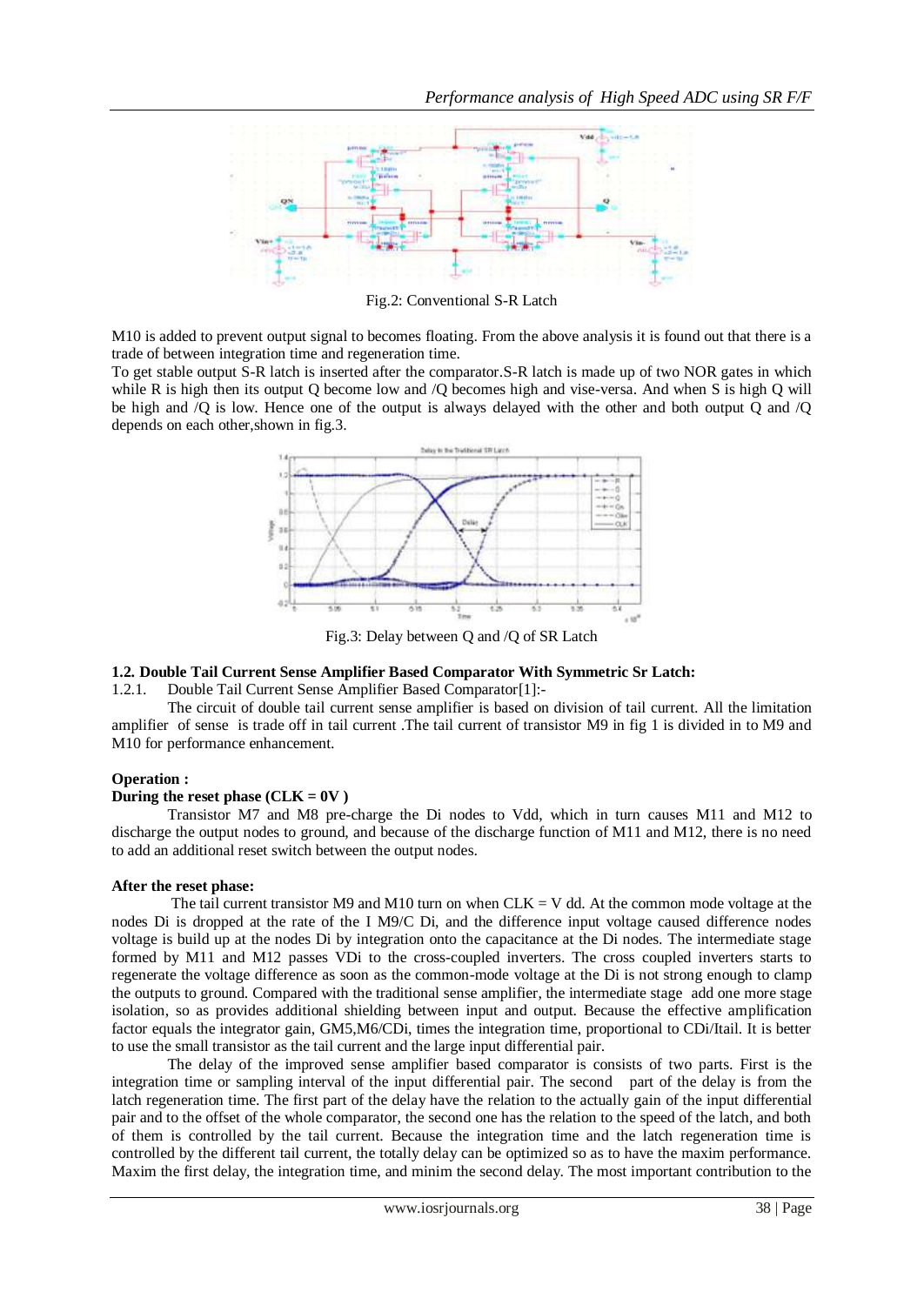offset in the improved sense amplifier based comparator is come from the input differential pair, M5 and M6. In order to decrease the offset effect from the M5 and M6, we want to use the bigger sized transistor. The input offset of the comparator and the preamplifier is 7.3mV.



Fig.4: Double tail Current sense Amplifier Based Comparator

#### **1.2.2. Symmetric S-R Latch:-**

The main problem comes from the non-symmetry of the SR latch structure . In order to overcome the non-symmetric problem, we can modify the structure. First do the simplicity of the expression, Q represent the present, Q+ represents the next state. From the Karnaugh map for  $Q_{+} = f(S,R,Q)$ , we can separate the logic description of the S-R latch.

# $Q+ = S + R \cdot Q(1)$

 $Q+$  = R + S · Q (2)

The Equ. $\{1,2\}$  is applied to the NMOS and PMOS network. And the whole Karnaugh map is divided into '0' and "1" which is achieved separately by NMOS and PMOS. And, finally the result is achieved by combing Equ.1 Equ.2 only. The circuit is shown in the Fig.5. Because of the symmetric design flow of the S-R latch, we can use the small keeper transistor since only one transistor is active in the each branch when changing the state. And, because we divided the whole Karnaugh map into two part, that is 1 and 0 or true and complementary trees, the delay of the S-R latch is the same in this structure. Further, we can divided the whole structure into the keeper transistor ({M8,M9,M11,M12},{M2,M3,M5,M6})and the driver transistor ({M1,M7,M4,M10}). In each transition, the keeper transistor should change the state fast so the size of them should be small, and the driving transistors should be bigger compare with the keeper transistor so as to drive the load. The divide of the S-R latch make the design and optimization straightforward.



Fig.5: Symmetric S-R Latch

# **1.2.3. Double Tail Comparator with the Symmetric S-R Latch[2][3]:-**

Combing the Sense Amplifier based Comparator and the S-R latch forms the Sense Amplifier Flip Flop (SAFF). In the Flip Flop, the comparator used as the pulse generator and the S-R latch is the slave latch. As a result of the change in the clock and date, the comparator generate a pulse and this pulse in turn sets the slave latch. The sense amplifier based comparator provide monotonic transitions from one to zero logic level on the outputs, following the leading clock edge. Any subsequent change of the data during the active clock interval will not affect the output of the sense amplifier based comparator. The S-R latch captures the transition and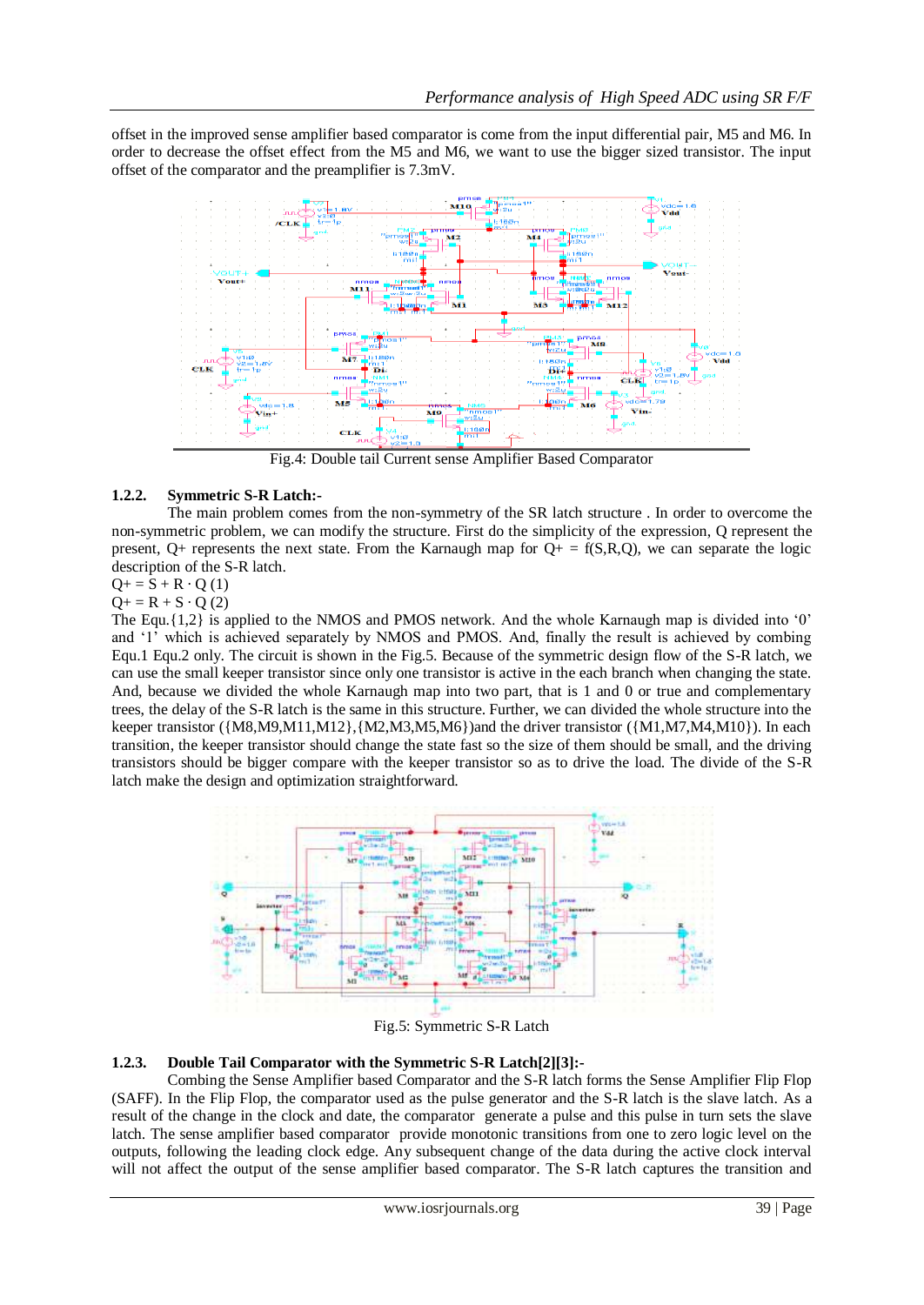holds the state until the next leading edge of the clock arrives. After the clock returns to inactive state, both of output of the sense amplifier based comparator rest to zero. Combing the comparator and the S-R latch, the whole part can be treated as the Flip Flop. Comparator is the pulse generator, and the S-R latch provide stable output of the comparator. The whole block is shown in the Fig.6.



Fig.6: Comparator with the SR Latch (sense Amplifier Flip Flop)



Fig.9